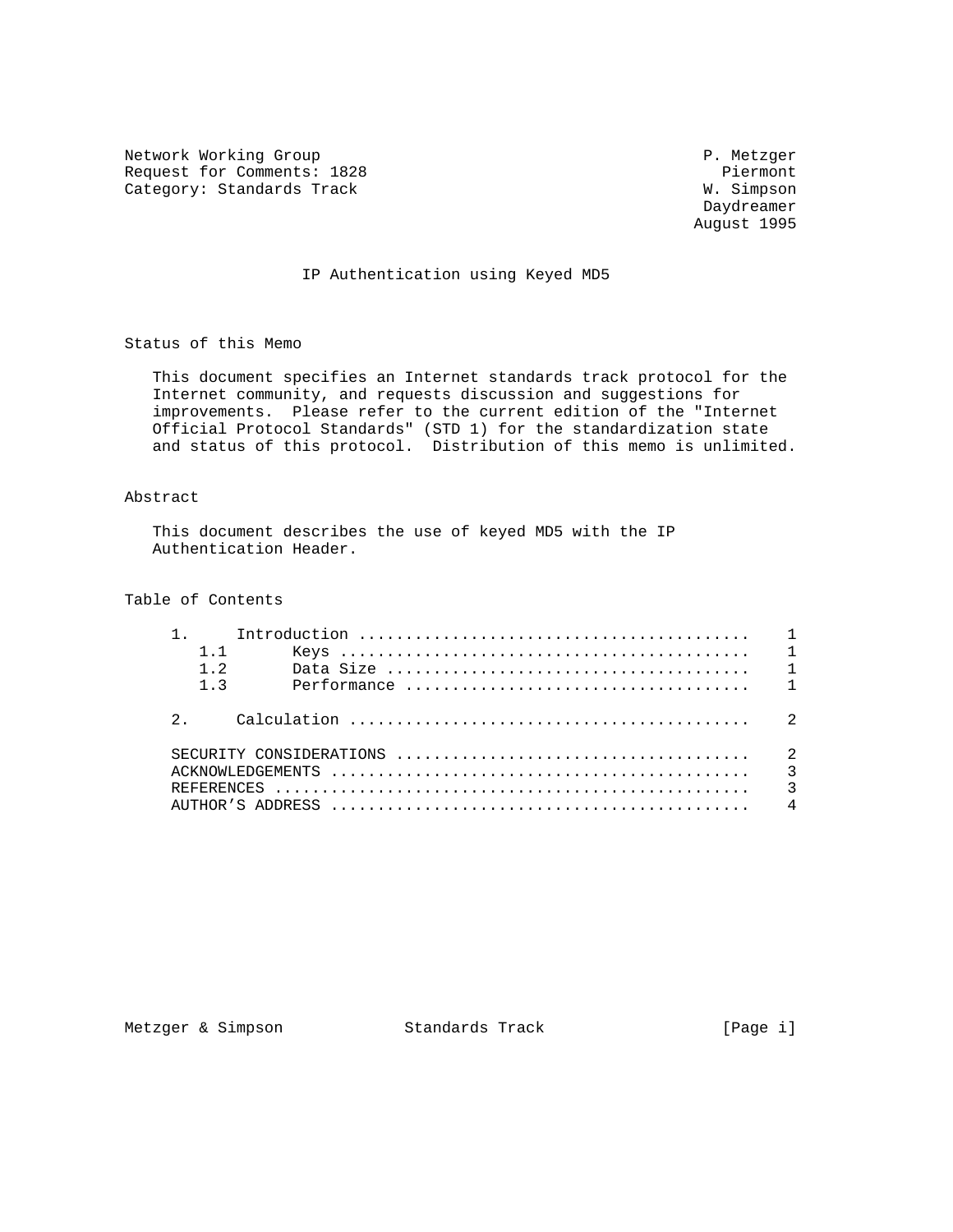# 1. Introduction

 The Authentication Header (AH) [RFC-1826] provides integrity and authentication for IP datagrams. This specification describes the AH use of keys with Message Digest 5 (MD5) [RFC-1321].

 All implementations that claim conformance or compliance with the Authentication Header specification MUST implement this keyed MD5 mechanism.

 This document assumes that the reader is familiar with the related document "Security Architecture for the Internet Protocol" [RFC- 1825], which defines the overall security plan for IP, and provides important background for this specification.

#### 1.1. Keys

 The secret authentication key shared between the communicating parties SHOULD be a cryptographically strong random number, not a guessable string of any sort.

 The shared key is not constrained by this transform to any particular size. Lengths of up to 128 bits MUST be supported by the implementation, although any particular key may be shorter. Longer keys are encouraged.

## 1.2. Data Size

 MD5's 128-bit output is naturally 64-bit aligned. Typically, there is no further padding of the Authentication Data field.

### 1.3. Performance

 MD5 software speeds are adequate for commonly deployed LAN and WAN links, but reportedly are too slow for newer link technologies [RFC- 1810].

#### Nota Bene:

 Suggestions are sought on alternative authentication algorithms that have significantly faster throughput, are not patent encumbered, and still retain adequate cryptographic strength.

Metzger & Simpson Standards Track [Page 1]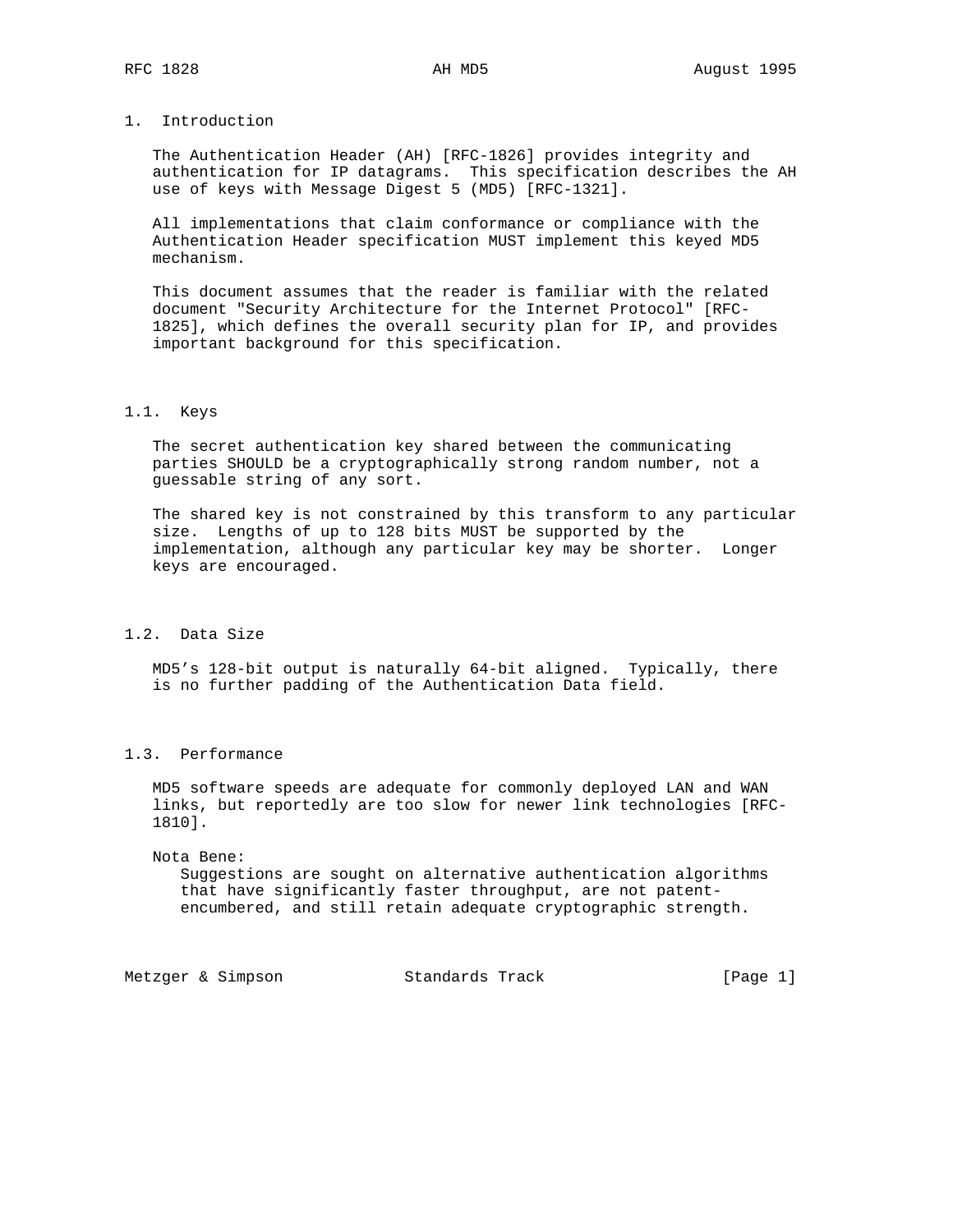# 2. Calculation

 The 128-bit digest is calculated as described in [RFC-1321]. The specification of MD5 includes a portable 'C' programming language description of the MD5 algorithm.

The form of the authenticated message is

key, keyfill, datagram, key, MD5fill

 First, the variable length secret authentication key is filled to the next 512-bit boundary, using the same pad with length technique defined for MD5.

 Then, the filled key is concatenated with (immediately followed by) the invariant fields of the entire IP datagram (variant fields are zeroed), concatenated with (immediately followed by) the original variable length key again.

 A trailing pad with length to the next 512-bit boundary for the entire message is added by MD5 itself. The 128-bit MD5 digest is calculated, and the result is inserted into the Authentication Data field.

Discussion:

 When the implementation adds the keys and padding in place before and after the IP datagram, care must be taken that the keys and/or padding are not sent over the link by the link driver.

Security Considerations

 Users need to understand that the quality of the security provided by this specification depends completely on the strength of the MD5 hash function, the correctness of that algorithm's implementation, the security of the key management mechanism and its implementation, the strength of the key [CN94], and upon the correctness of the implementations in all of the participating nodes.

 At the time of writing of this document, it is known to be possible to produce collisions in the compression function of MD5 [dBB93]. There is not yet a known method to exploit these collisions to attack MD5 in practice, but this fact is disturbing to some authors [Schneier94].

 It has also recently been determined [vOW94] that it is possible to build a machine for \$10 Million that could find two chosen text

Metzger & Simpson Standards Track [Page 2]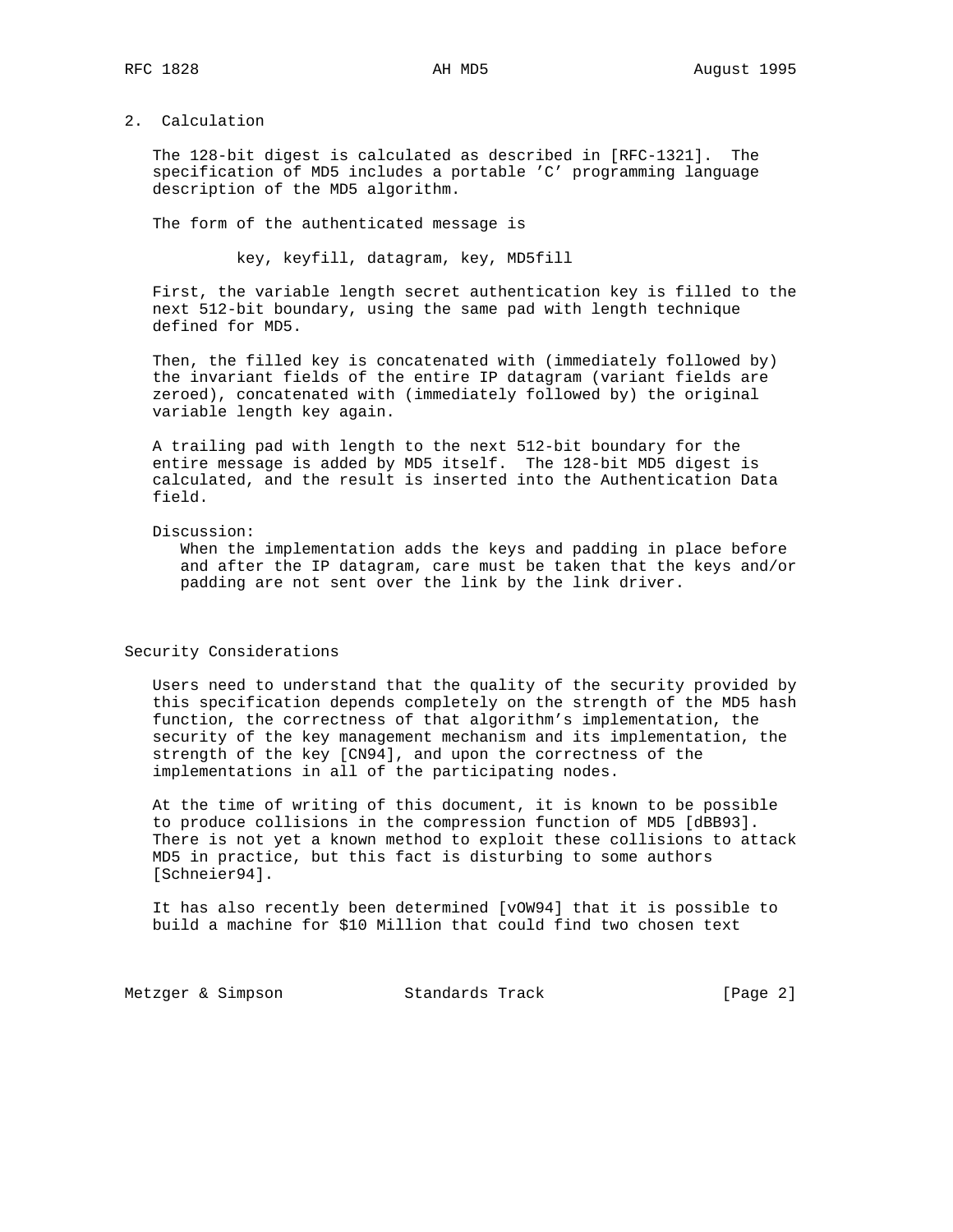variants with a common MD5 hash value. However, it is unclear whether this attack is applicable to a keyed MD5 transform.

 This attack requires approximately 24 days. The same form of attack is useful on any iterated n-bit hash function, and the time is entirely due to the 128-bit length of the MD5 hash.

 Although there is no substantial weakness for most IP security applications, it should be recognized that current technology is catching up to the 128-bit hash length used by MD5. Applications requiring extremely high levels of security may wish to move in the near future to algorithms with longer hash lengths.

#### Acknowledgements

 This document was reviewed by the IP Security Working Group of the Internet Engineering Task Force (IETF). Comments should be submitted to the ipsec@ans.net mailing list.

 Some of the text of this specification was derived from work by Randall Atkinson for the SIP, SIPP, and IPv6 Working Groups.

 The basic concept and use of MD5 is derived in large part from the work done for SNMPv2 [RFC-1446].

 Steve Bellovin, Phil Karn, Charles Lynn, Dave Mihelcic, Hilarie Orman, Jeffrey Schiller, Joe Touch, and David Wagner provided useful critiques of earlier versions of this draft.

## References

- [CN94] Carroll, J.M., and Nudiati, S., "On Weak Keys and Weak Data: Foiling the Two Nemeses", Cryptologia, Vol. 18 No. 23 pp. 253-280, July 1994.
- [dBB93] den Boer, B., and Bosselaers, A., "Collisions for the Compression function of MD5", Advances in Cryptology -- Eurocrypt '93 Proceedings, Berlin: Springer-Verlag 1994
- [KR95] Kaliski, B., and Robshaw, M., "Message authentication with MD5", CryptoBytes (RSA Labs Technical Newsletter), vol.1 no.1, Spring 1995.

Metzger & Simpson Standards Track [Page 3]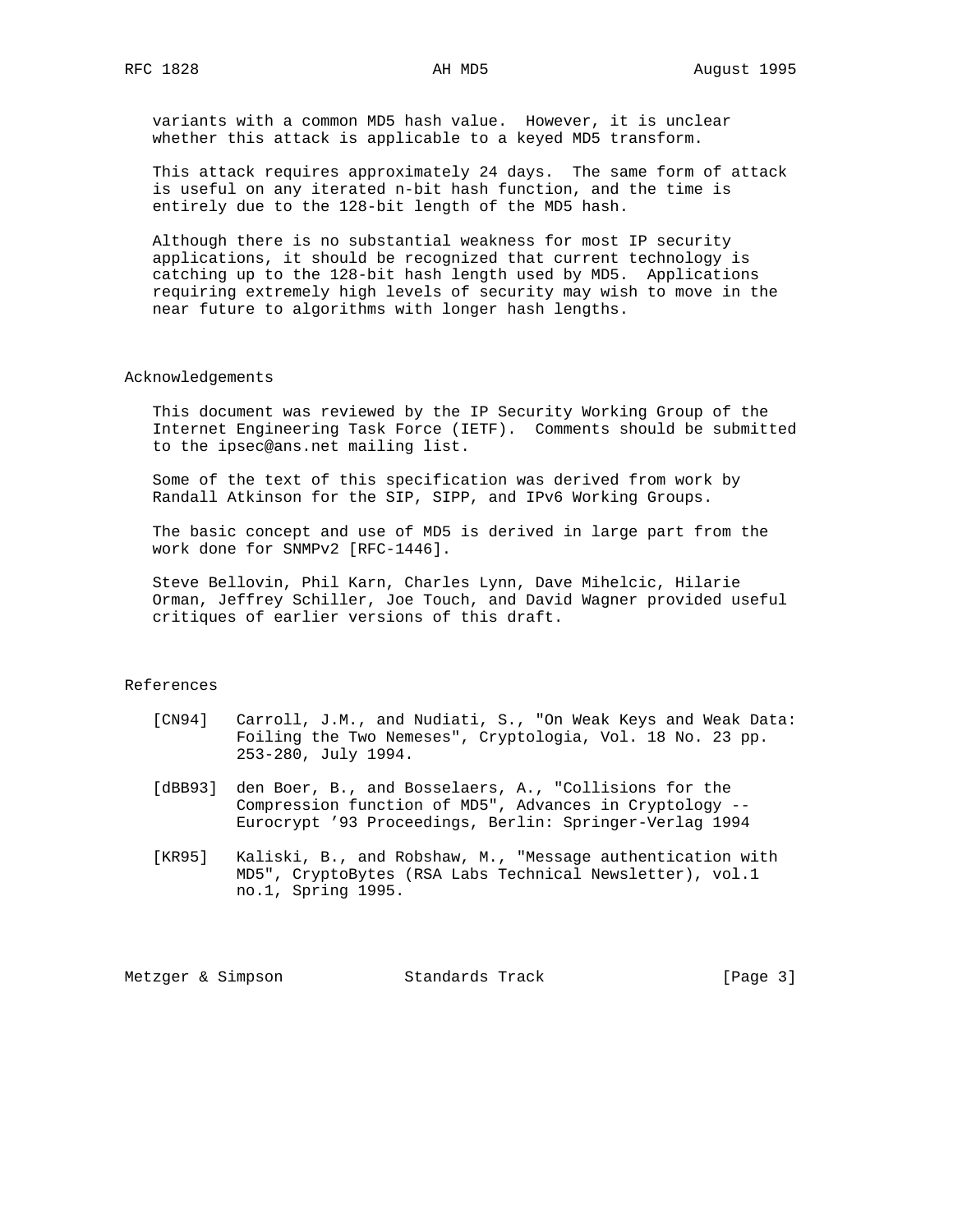[RFC-1321] Rivest, R., "The MD5 Message-Digest Algorithm", RFC 1321, MIT and RSA Data Security, Inc., April 1992. [RFC-1446] Galvin, J., and K. McCloghrie, "Security Protocols for Version 2 of the Simple Network Management Protocol (SNMPv2)", RFC 1446, TIS, Hughes LAN Systems, April 1993. [RFC-1700] Reynolds, J., and J. Postel, "Assigned Numbers", STD 2, RFC 1700, USC/Information Sciences Institute, October 1994. [RFC-1800] Postel, J., "Internet Official Protocol Standards", STD 1, RFC 1800, USC/Information Sciences Institute, July 1995. [RFC-1810] Touch, J., "Report on MD5 Performance", RFC 1810, USC/Information Sciences Institute, June 1995. [RFC-1825] Atkinson, R., "Security Architecture for the Internet Protocol", RFC 1825, NRL, August 1995. [RFC-1826] Atkinson, R., "IP Authentication Header", RFC 1826, NRL August 1995. [Schneier94] Schneier, B., "Applied Cryptography", John Wiley & Sons, New York, NY, 1994. ISBN 0-471-59756-2

 [vOW94] van Oorschot, P. C., and Wiener, M. J., "Parallel Collision Search with Applications to Hash Functions and Discrete Logarithms", Proceedings of the 2nd ACM Conf. Computer and Communications Security, Fairfax, VA, November 1994.

Metzger & Simpson Standards Track [Page 4]